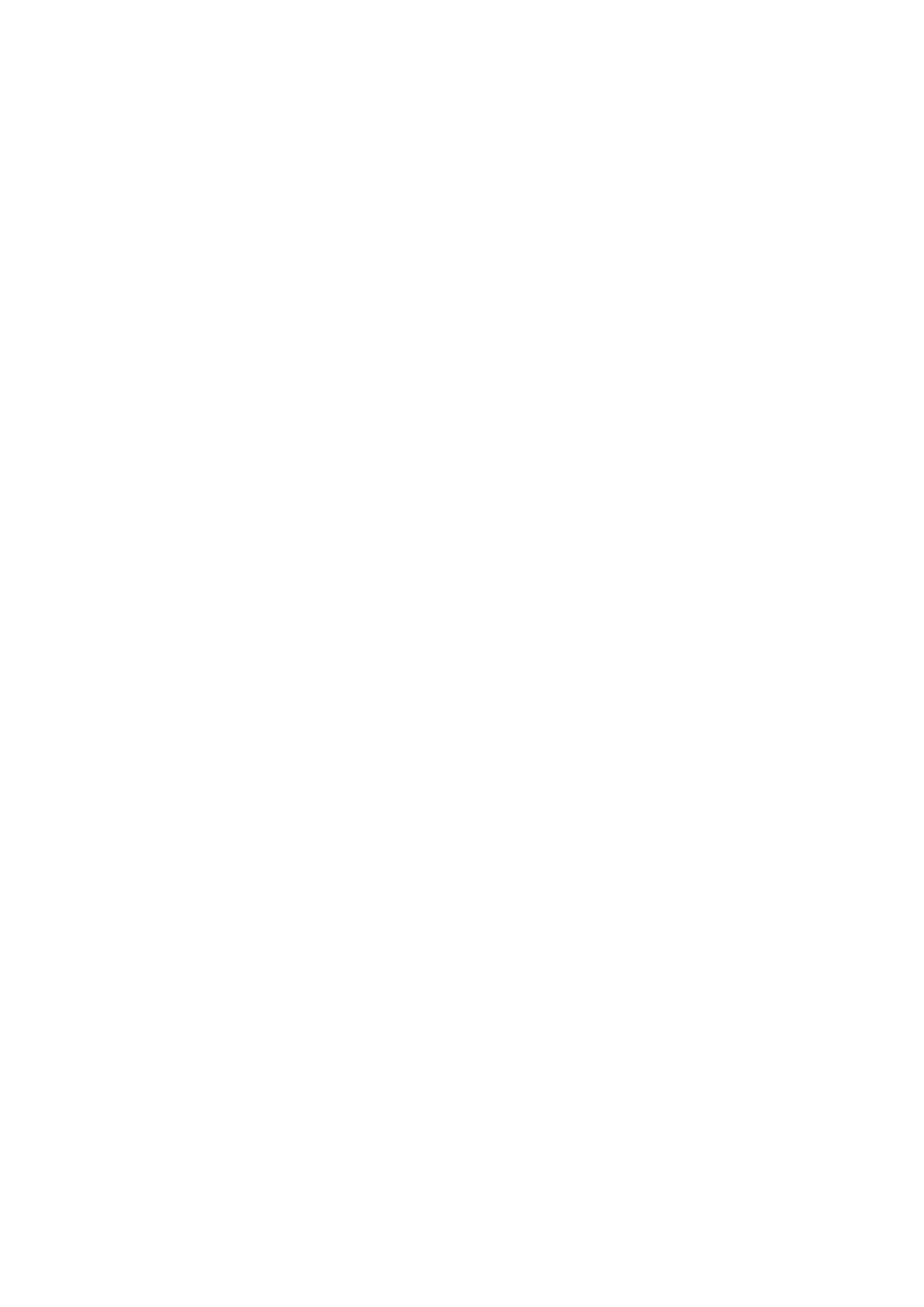Introduced by Mr Alex Greenwich, MP First print



New South Wales

# **Game and Feral Animal Control Amendment (Pink-eared Ducks) Bill 2013**

### **Contents**

|                                                | Page |
|------------------------------------------------|------|
| Name of Act                                    |      |
| 2 Commencement                                 |      |
| Amendment of Game and Feral Animal Control Act |      |
| 2002 No 64                                     |      |
|                                                |      |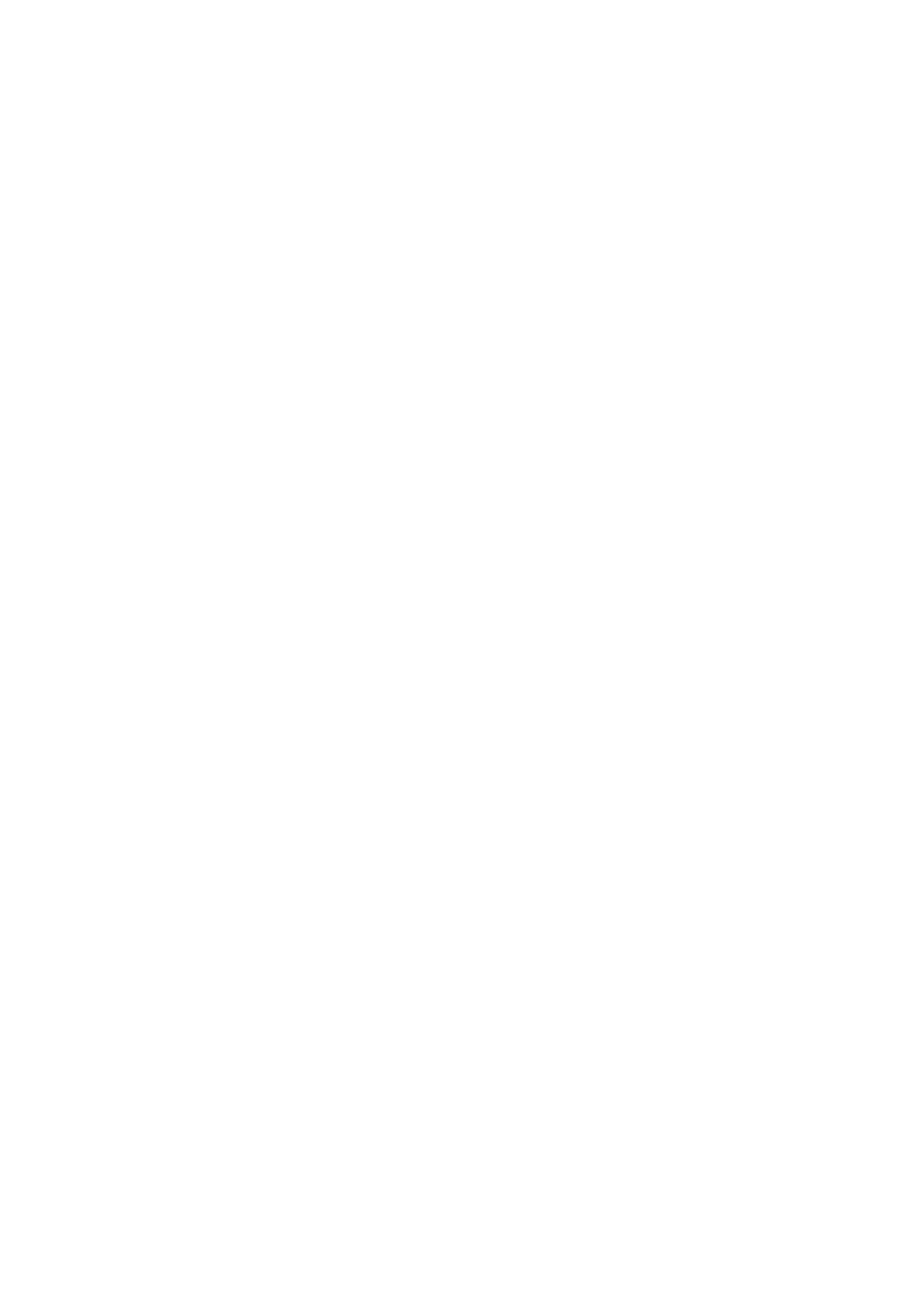

New South Wales

# **Game and Feral Animal Control Amendment (Pink-eared Ducks) Bill 2013**

No , 2013

#### **A Bill for**

An Act to amend the *Game and Feral Animal Control Act 2002* to remove pink-eared ducks from the list of native game animals that may be killed under the authority of a native game bird management licence.